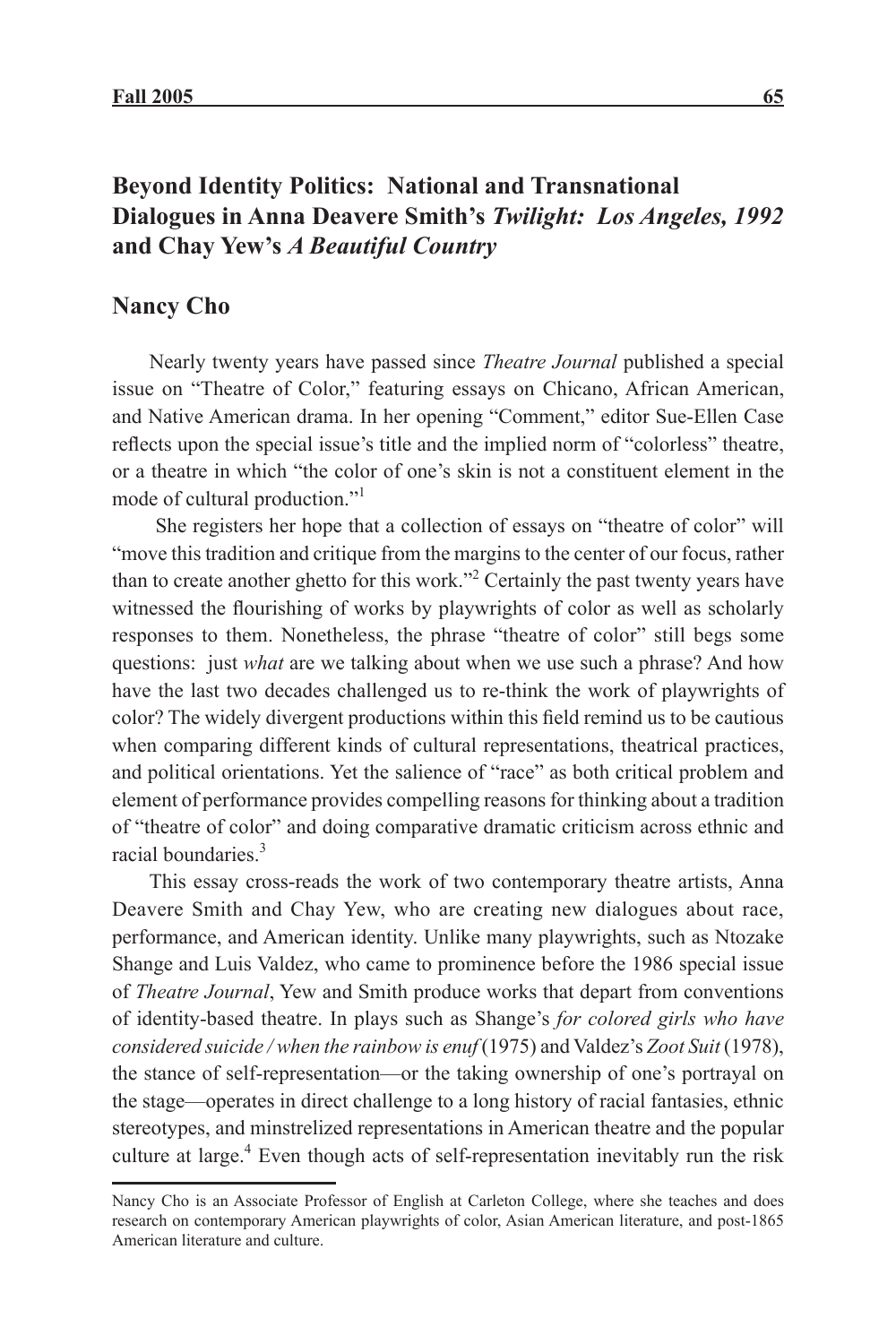of creating new stereotypes about particular cultures and ethnicities, the gesture of "telling your own story"—prominent in the period following the Civil Rights movement—signals a key political move for playwrights speaking from historically marginalized positions.<sup>5</sup> In the 1990s, with the contributions of such playwrights behind them, Chay Yew and Anna Deavere Smith suggest new directions that a "theatre of color" might take. Instead of trying to "represent" their own ethnic experience, these writers create what might be called "post-identity theatre," a theatre in which questions of what it means to be Chicano or African American or Asian American no longer take center stage.<sup>6</sup>

The title of my essay, by invoking a move "beyond" the politics of identity, perhaps misleadingly implies the promise of a "new and improved" mode of talking about race in America. While acknowledging the importance of race-based political projects and cultural productions, I wish here to examine the different valences that distinguish the work of Yew and Smith from more identity-based dramatists. A post-identity theatre does not ignore or efface questions of race, culture, and ethnicity, but rather puts into play a different set of emphases: collectivity rather than individuality, American horizons rather than ethnic roots, and transnational contingencies rather than national belonging. Indeed, if the *re-*presentation of identity implies a notion of culture as stable or fixed, then a post-identity theatre privileges a performative approach to culture over a representational one and regards both identity and community as dynamic and contested processes rather than given facts. In *Twilight: Los Angeles, 1992* (1994) and *A Beautiful Country* (1998), Smith and Yew exploit the potential of dialogue to animate the complexities of staging culture. For these writers, dialogue operates not as transparent communication but as an active mode of negotiating social difference. Too often in discussions of diversity and multiculturalism, the concept of dialogue is assumed to be a sort of simple antidote or remedy for inter-racial conflict. Recent work in the field of communication studies, however, provides a more rigorous understanding of how dialogue "is emergent (rather than preformed), fluid (rather than static), keenly dependent on process (at least as much as content), performative (more than representational), and never fully finished (rather than completed)."<sup>7</sup> Smith and Yew dramatize this more critical understanding of dialogue through their plays. Whether dialogue occurs onstage in performance or offstage during pre-production, and whether it functions as a literal conversation between characters or more metaphorical performance of double-voiced-ness, these playwrights engage the difficult process of de-centering authority and rejecting essentialist notions of culture.

The careers of Anna Deavere Smith and Chay Yew certainly exceed onedimensional labels and highlight the heterogeneity of what it means to be an "African American" or "Asian American" playwright at the turn of the twenty-first century. Smith, an African American actress, playwright, and teacher, is by far the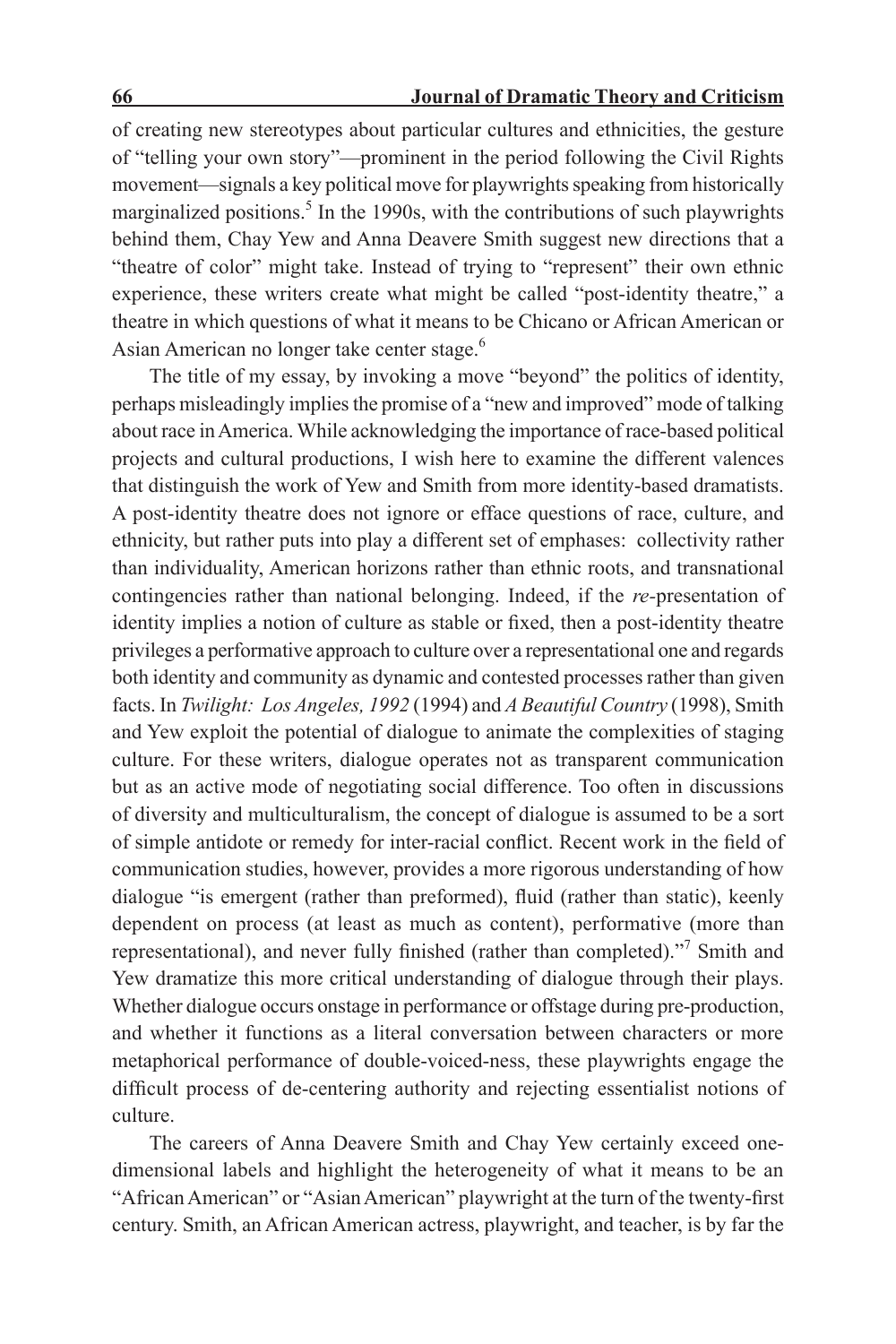better-known artist; her interviews with communities in crisis form the basis for her acclaimed series of one-woman shows about America. She has been lauded for her ability to encourage dialogue across the borders of race, culture, gender, and class; she plays *all* the roles in most of her plays and hence literally stages an exchange mediated by her body and voice.<sup>8</sup> In *Twilight*, Smith performs the diverse and conflicted Los Angeles in the wake of the urban unrest commonly known as the Los Angeles riots. Yew, a playwright from Singapore now based in the United States, stages the intersections of gay identity with more familiar Asian American themes of immigrant struggle and cultural assimilation. Like Smith, Yew also is invested in remaking theatrical conventions to embody his ideas; his plays blur the boundary between drama and performance art and tend towards lyrical rather than naturalistic treatments of dialogue, character, and setting. *A Beautiful Country* is unusual within Yew's *oeuvre* insofar as it treats queerness not as personal experience but as reference point within a larger exploration of the making of Asian American history. By creating performances that cross multiple sites of identity, Yew and Smith challenge us not to "ghettoize" their work but to critique the binary thinking that opposes "margins" to "center" in the first place.

These playwrights are redefining the role of the minority artist in American society at a particular historical moment, one that registers the changing demographics of the population and the changing material conditions for playwrights of color. In short, the revisionist dialogues that Smith and Yew stage are not exclusively a matter of artistic choice but are rather contingent upon demands and opportunities created by specific material circumstances. Conversations about the changing racial demographics of America at the turn of the twenty-first century are commonplace; the traditional black-white racial binary has been challenged if not yet displaced. It is no surprise, then, that the fields of Latino and Asian American drama have grown rapidly over the past twenty years. Furthermore, in terms of creating and producing their work, contemporary playwrights of color have benefited from the resources of well-established ethnic theatres around the country as well as from major regional institutions, such as the Mark Taper Forum's Latino Theatre Initiative and Asian Theatre Workshop.<sup>9</sup> Writers like Smith and Yew, then, do not bear the burden of merely critiquing hegemonic practices, nor do they need to function as spokespersons for their ethnic communities. In their revisionist performances of what it means to be American, these playwrights negotiate their authority within a society challenged to question or rewrite its master narratives of identity and citizenship.

As a post-identity playwright, Smith is in the remarkable position of using her individuality (through the form of the one-woman show) to create broader communal dialogues about American cultural politics. Her work has been so lauded that it is sometimes easy to lose sight of the startling fact that she is doing one-woman shows about American identity in a country with a long history of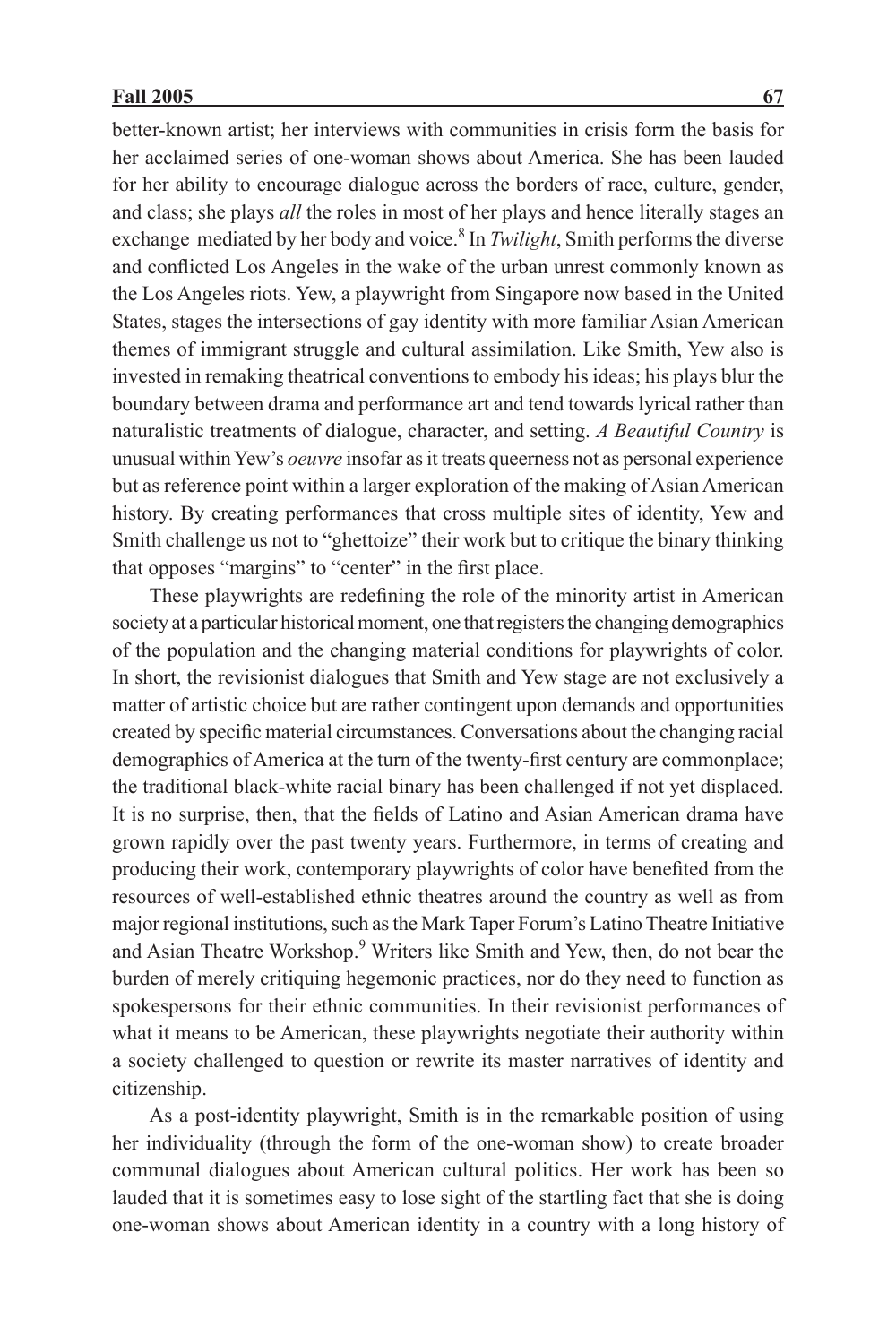## **68 Journal of Dramatic Theory and Criticism**

racist and sexist practices. Her plays are quite explicitly about the complexity of the American racial landscape, rather than her particular cultural experience. With her cross-racial documentary theatre, she both rewrites theatrical conventions and intends to reshape the social relations that her plays examine. In pondering the relationship of theatre to community, she notes a two-fold goal: "1) bring people together into the same room (the theatre) who would normally not be together, and 2) attract people to the theatre who don't usually come to the theatre."10 *Twilight*  attempts to connect a number of quite different communal sites of discourse: the actual residents of Los Angeles who granted her interviews, the collaborators at the Mark Taper Forum where she first created the play in workshop, and the audiences who attended these and subsequent performances of the piece. Smith's engagement of the public sphere points to the *multiple* signs under which people can cohere and differentiate themselves from others; her practice of staging community is thus an excellent example of the way in which community always "encapsulates both commonality and difference," as Sonja Kuftinec emphasizes in her discussion of this elusive concept. $11$ 

The "Los Angeles" of *Twilight* is a particularly complex instantiation of community that deserves closer inspection, given that, in some ways, Los Angeles functions as the protagonist of the play. By putting this city's identity on stage, Smith calls attention to one of the most visible sites of an America in search of itself. The historian Henry Yu recently reflected upon his complicated but, in some ways, representative position as a citizen of Los Angeles:

> I have come to Los Angeles from elsewhere and now call it home, but instead of seeing myself at the end of a one-way journey that has ended in Los Angeles, a migrant to this place from somewhere else, I think of Los Angeles as an intersection on a larger grid . . . . Los Angeles is one . . . intersecting node for many journeys, and if we follow the roads outward we find ourselves navigating the well-worn paths of a much larger world, where people . . . come to and from and through Los Angeles.<sup>12</sup>

Yu's evocation of the layered, intersecting histories of migration that have shaped this city provides a striking lens through which to see *Twilight*, a play that both embraces the idea of America and offers an unflinching examination of its historical practices. Smith does not simply represent the community of Los Angeles or honor the diverse perspectives of its residents; rather, she *performs* the site of Los Angeles as a dynamic and contentious interplay of criss-crossing journeys. Smith, in short, demystifies Los Angeles by refusing to portray it as either hopelessly balkanized battlefield or utopian site of social harmony. She offers instead what Dorinne Kondo has called "creative weavings" of "cross-racial identification, alliance, and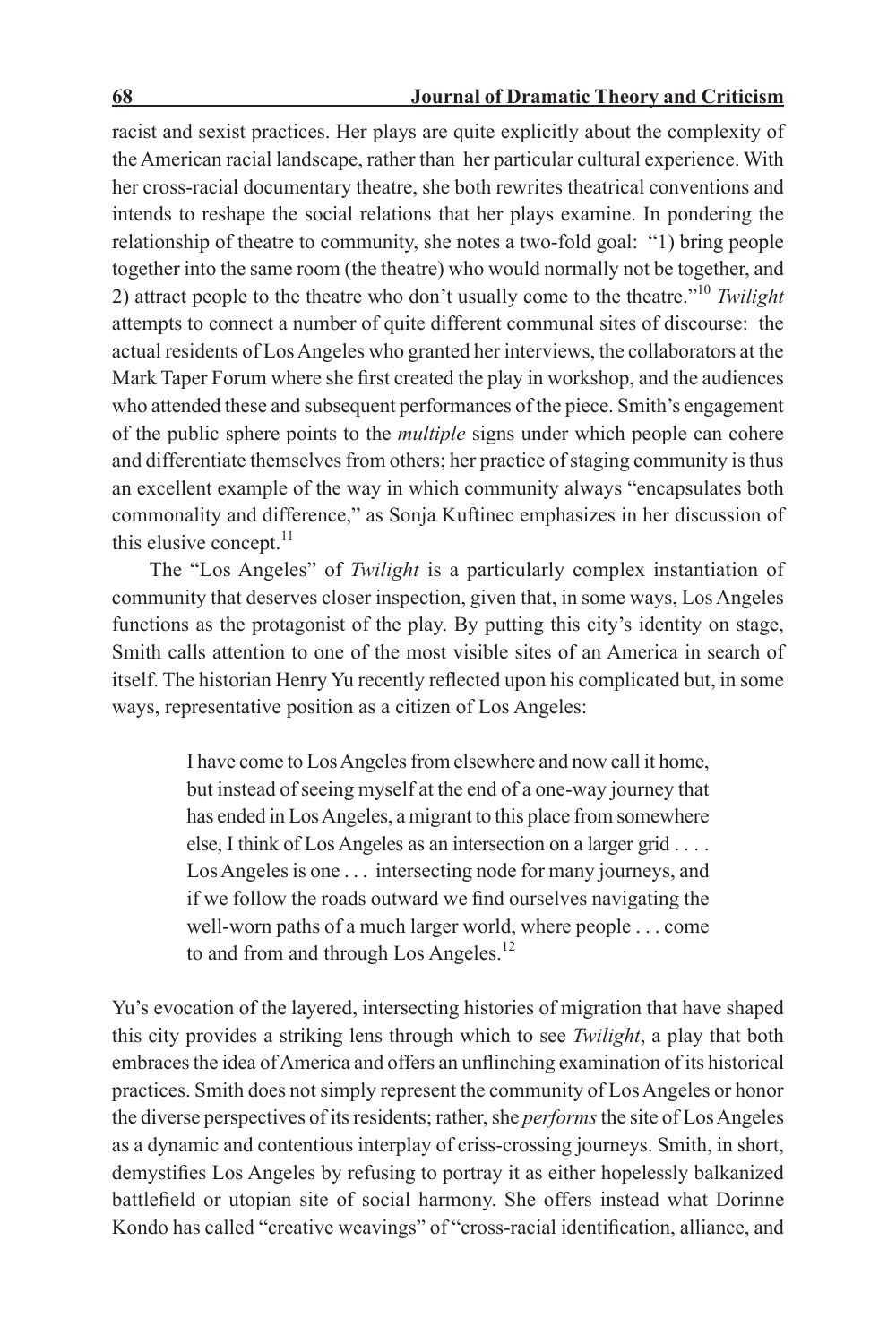cleavage"—a telling description for thinking of both Los Angeles and Smith's performance as crossroads that cannot neatly be contained within conventional categories of analysis.<sup>13</sup>

Smith's cross-racial performances in *Twilight* highlight intersections between immigrants and natives, longtime residents and new arrivals, that force us to move beyond a media-created myth of the Los Angeles riots as primarily a commentary on police brutality or black-white racial conflict. Smith clearly attempts to create a more nuanced view of the communities involved, Latino and Asian as well as black and white, and her broadening of the American dialogue on race is one of the play's most compelling features. Although *Twilight* certainly is not Smith's first experience with cross-racial performance, this play nonetheless marks Smith's heightened preoccupation with potential biases. She notes that her "own history, which is a history of black and white struggle, would make the work narrower than it should be," and she explains her decision to hire a group of dramaturges who would bring to the project both "ethnic diversity" and "diversity of expertise."14 Given Smith's interest in making theatre responsible to its surrounding communities, it is utterly appropriate that her process of creating *Twilight* involved not only interviews with people in Los Angeles but also ongoing conversations with the cultural consultants who served as her dramaturges. Through these interactions, Smith de-centers her own authority to "speak for" the city of Los Angeles and turns the form of the one-woman show into a kind of public debate or civic dialogue.15

Mary S. Strine draws upon Bakhtin's theories of dialogism to explore the workings of Smith's documentary theatre project and its act of "implicating audience members imaginatively in the boundary work of bridging cultural differences and of negotiating identity in difference."16 Strine locates particular moments in *Twilight* where different people seem to be "speaking to" one another in ways that would fail to occur in normal, everyday discourse, and she also notes that the gaps between Smith and her interviewees make her characterizations "internally dialogized."17 In other words, Smith in effect collapses the distinction between monologue and dialogue in her performances. Each scene is clearly a monologue insofar as we have one actor speaking, yet the layering of Smith speaking through another person that she interviewed implicitly embodies the idea of dialogue.<sup>18</sup> In the context of post-identity theatre, I wish to focus attention on the dialogues Smith brings out *within* the experience of the racialized subject and *between* different communities of color as well. For all the substantive scholarship on Smith's work, the impact of cross-racial performance upon the representation of racialized minorities has been surprisingly under-examined—an ironic situation in light of widespread praise for Smith's ability to encourage dialogue across multiple color lines. Smith's strategic choices about how to order the monologues and where to place dramatic emphasis reveal that the voices of people of color are central to her inquiry into the state of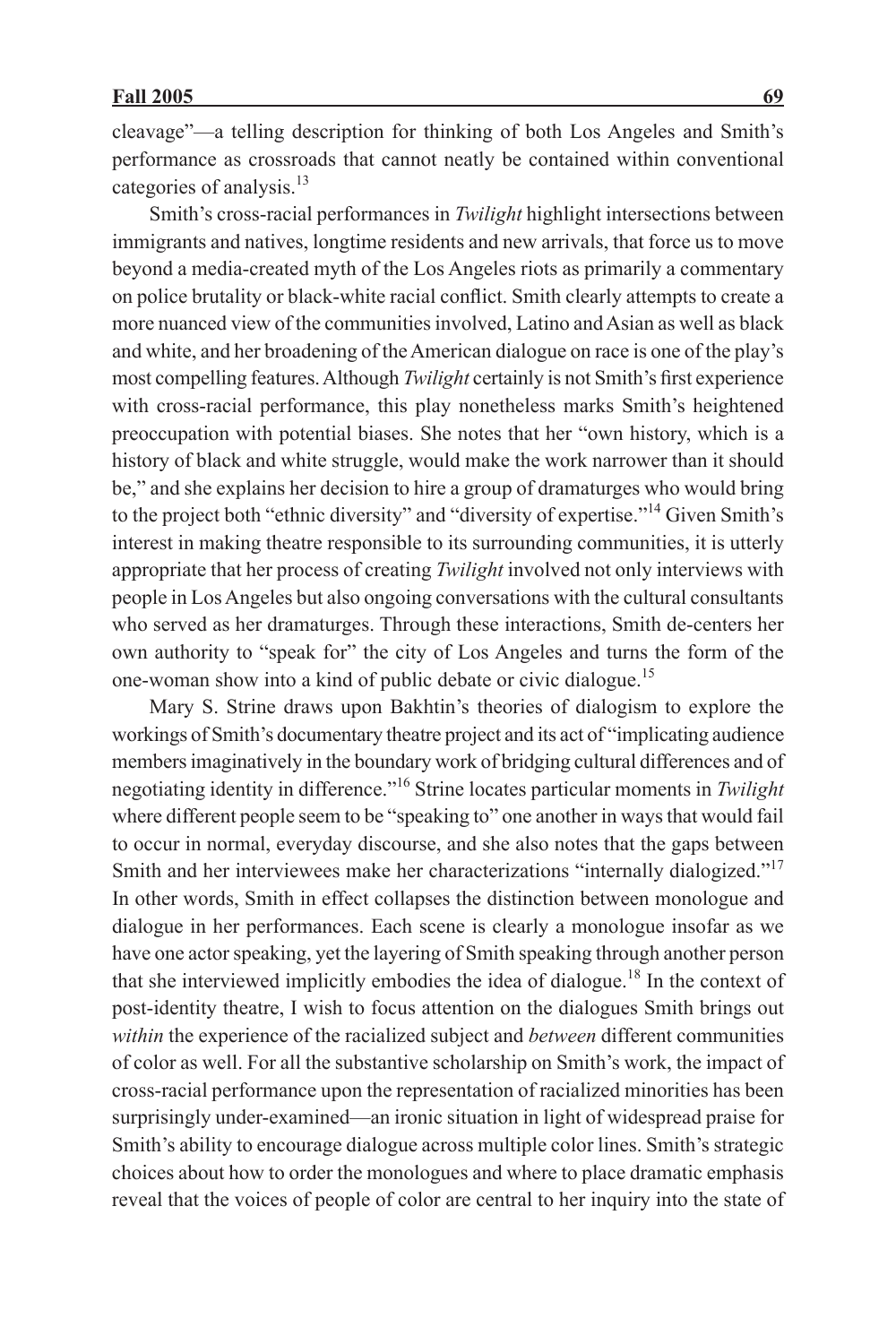Los Angeles following the riots. And her comparative approach to race through her dialogic theatre is critical to her revision of American identity politics.

For instance, in the opening monologue of the published text of *Twilight*, Smith performs the words of Rudy Salas, Sr., a longtime resident of Los Angeles who recounts his memory of the police beating he suffered during the zoot suit riots of 1942. Los Angeles's history of racial violence is thus vividly evoked, not only to highlight a history of oppression suffered by Chicanos, but also to mark Salas's own racial biases: "You see, I still have that prejudice against whites. / I'm not a racist! / But I have white friends, though, /but I don't even see them as whites! / I don't even see them as whites!"19 Salas's defensive posture and his ironic mimicry of the language of white racism towards people of color are framed for the spectator's scrutiny through Smith's performance. In other words, as we peer through the layers of Smith playing Salas, a person *visibly* unlike her, we are forced to see Salas both as disenfranchised citizen and as a participant in racial separatism. With such strategically imperfect acts of representation, Smith encourages the spectator to witness and engage in a dialogue across difference rather than to choose "sides" or to pass blunt judgments upon either the interviewees or Smith herself. Clearly this sort of dialogue is different from Smith's consultations with dramaturges or her conversations with Salas and other interviewees, but nonetheless this dialogic mode of performance—like more literal forms of dialogue—shatters the notion of absolute truth or authority and offers instead the double-voiced-ness of Smith both embracing Salas's perspective and pointing to the gap between them.

This central problem of representation in *Twilight*—the way in which Smith *makes* it a problem—clearly invites further analysis. Although it is tempting at first to regard Smith as an expert mimic, we must accept that she is not trying to disappear into someone else's identity via the imitation of that person's words and gestures. For instance, on a purely physical level, we know that there is no way she can completely convey the appearance of writer Mike Davis, who is described in Smith's notes as looking "kind of like Robert Redford. Prematurely white hair, light eyes."20 Smith's challenge, then, is to communicate to us the particular *roles* each person is performing. If the racial, class, and gendered scripts are visible enough, the audience understands who is speaking despite, or rather because of, the dissonance of Smith not looking and sounding quite like them. We are constantly reminded that Smith's performances are *incomplete*; we are aware, in short, of the gap between reality and representation, between original and copy, and of the dialogue embedded within each monologue. Indeed, Smith has embraced this idea of the gap between herself and her interviewees: "I try to close the gap between us but I applaud the gap between us. I am willing to display my own *unlikeness*."21 In what sense, however, might Smith's "unlikeness" either help or hinder the crossracial dialogues she is attempting to foster?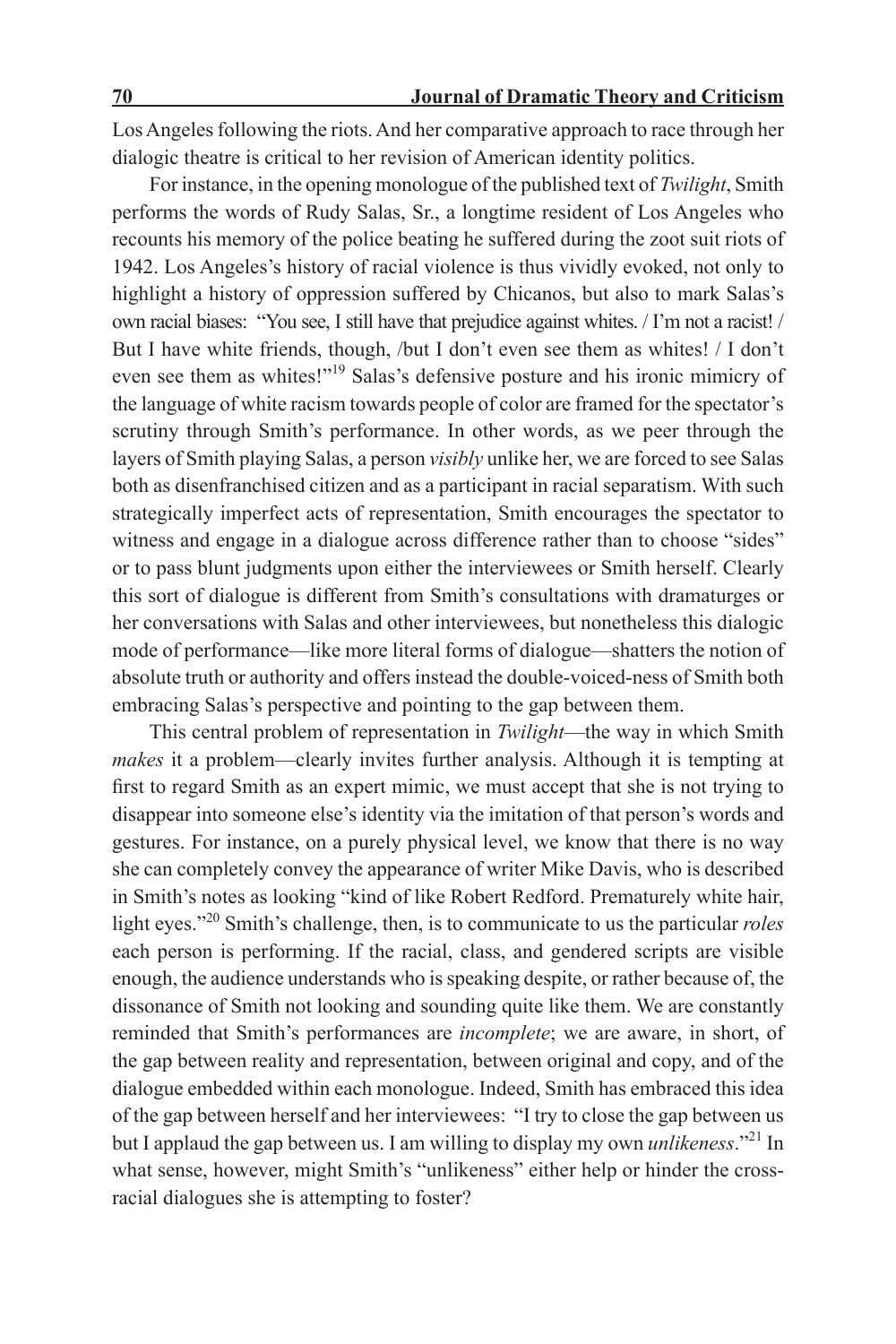The gap between Smith and her interviewees is nowhere more apparent than in the monologues representing Los Angeles's Korean community. My Korean American background is perhaps on display here, but I find these scenes to be some of the most powerful *and* problematic in the play.22 An ongoing debate about Smith's work is the question of whether she is perpetuating racialized thinking through her border-crossing performances or whether she is dismantling essentialism by stressing that race is a construct and process rather than a biological fact. Debby Thompson captures this tension succinctly when she discusses Smith's performance of Carroll Smith-Rosenberg in the early 1990s:

> One the one hand, Anna Deavere Smith can clearly perform, recreate, embody, inhabit, "become" another race. On the other hand, she is just as clearly an African American woman playing a white woman—and even if we "blind" ourselves to her "color," we are recreating her race by the very act of consciously and conscientiously blinding ourselves to it.23

I am persuaded that Smith is doing both these things at once, and yet the stakes of this tension are not the same for every group Smith portrays. *Twilight* is particularly exciting for the intersections it performs between different communities of color—a highly underrepresented encounter in the American dialogue on race—and yet this is also the area in which racialized depictions threaten to undermine Smith's credibility and deflate the power of her performance. In the case of the Korean American community, one has to confront the reality that the playing field of representation is not level and that acts of speaking *as* a Korean American are also problematically acts of speaking *for* that community.

Several things distinguish the Korean perspective in *Twilight*. First, we get no monologues from the Korean community until the middle of the play, in the section entitled "War Zone," where Korean voices are especially marked in conveying the mayhem and terror of the riots. The first interview features Chung Lee discussing, in Korean, the looting of his store. The published text represents this interview via phonetic transcription of the Korean language, while the English translation is given in parentheses. With this monologue, the only one not in English in the entire play, we are asked to ponder the distance between Smith and her performed subject. Emotionally that distance is closed later during a heartbreaking group of interviews with a mother, father, and son who all react to the devastating event of the father's gunshot wound through his eye. These few monologues paint an extremely moving but fairly one-dimensional image of Koreans as victims, one that does little to reflect competing historical realities concerning the relations of Koreans with Blacks and Latinos in Los Angeles. I am not necessarily saying that Smith should have given a "fuller" representation of the Korean community but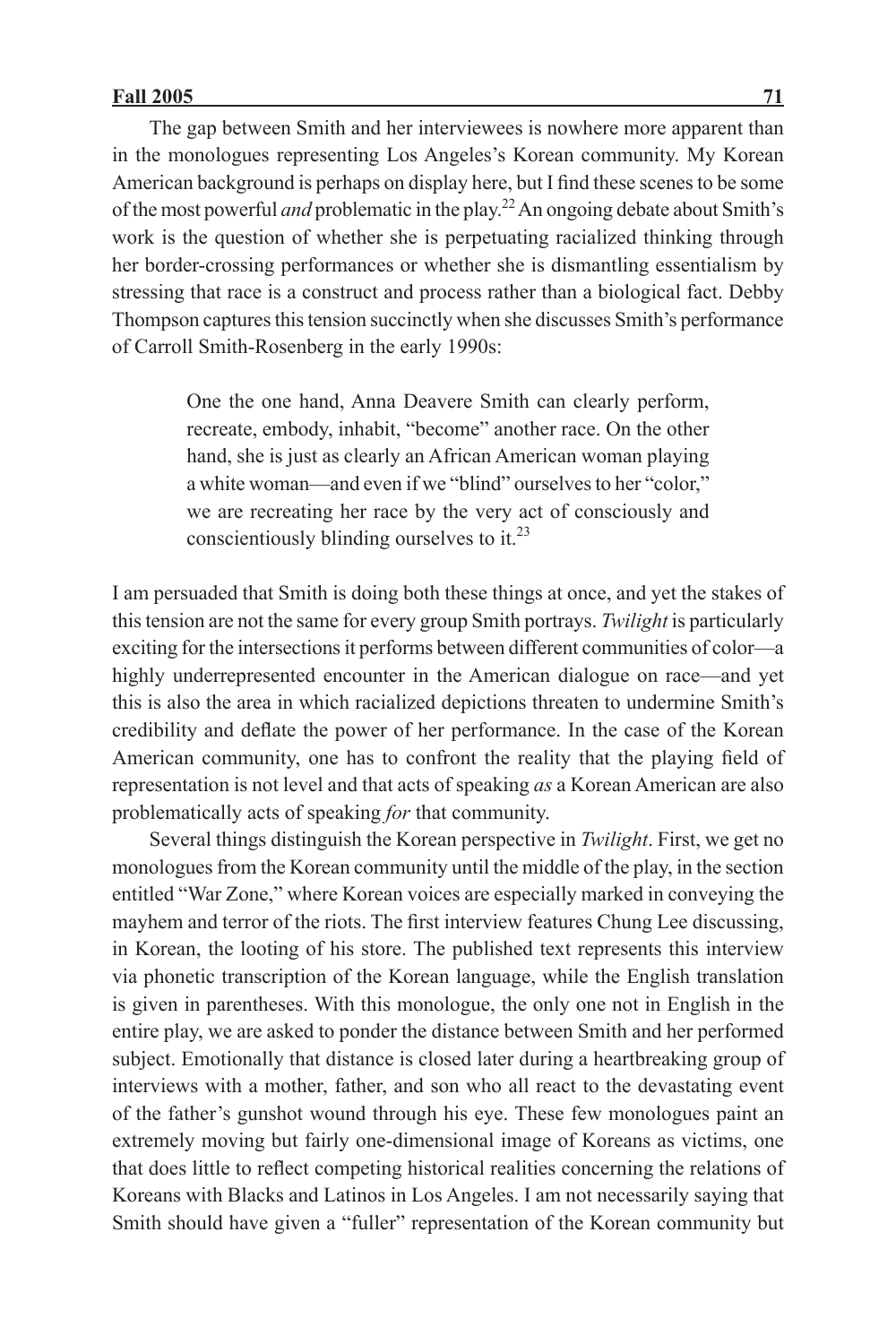### **72 Journal of Dramatic Theory and Criticism**

am rather proposing that Smith *risks* something important in her performance of the gap between herself and these particular subjects. In a country where Korean American voices are rarely heard in the public sphere, what does it mean for Anna Deavere Smith to choose which voices to represent and then to embody these stories on the stage? Although she clearly walks a delicate line here, Smith makes the strategic choice of allowing questions of representation to become part of the play itself and, therefore, something we are invited to interrogate.

Smith quite poignantly animates a meta-commentary on representational bias in one of the play's final monologues. In "Swallowing the Bitterness," Mrs. Young-Soon Han both perpetuates the notion of Koreans as victims and complicates it. Mrs. Han (as performed by Smith) says, "I really realized that / Korean immigrants were left out / from this / society and we were nothing. / What is our right? / Is it because we are Korean? / Is it because we have no politicians? / Is it because we don't / speak good English? / Why? Why do we have to be left out?"<sup>24</sup> (245). Her passionate critique of the under-representation of Korean voices in American society marks the play's own limited portrayal of this particular community's experience. This monologue is also remarkable for the way it evokes a Korean-Black dialogue through Smith's performance. In speaking of African Americans, Mrs. Han says, "They have fought / for their rights / over two centuries / and I have a lot of sympathy and understanding for them."<sup>25</sup> Yet at the end of this same monologue she adds, "I wish I could / live together / with eh [sic] Blacks, / but after the riots / there were too much differences. / The fire is still there—."26

Smith's performance of this monologue is enormously moving, and yet, given the awkwardness of Smith's accent work and her pronunciation of certain lines in Korean, the audience is taken perilously close to the edge of racial caricature. Not only is her "blackness" visible in this scene, as Thompson might contend, but a dangerously flat or cartoonish "Korean-ness" threatens to deflate the power of the performance.<sup>27</sup> Is this, then, a moment that opens up a space for a Korean-Black alliance, or is a Korean voice being muted once again? Smith chooses not to resolve these tensions but instead uses her various identity crossings to suspend us in this gap. For me at this moment in the play, an uncomfortable space opens up that resists simple closure; the text is not fixed but rather demands that we engage in dialogue with it. In this sense, Smith refuses to present a flat notion of community in which we might all take refuge but instead performs community as a problem or live question that will not be settled.

In the end, *Twilight* succeeds not in accurately representing all the voices of Los Angeles but in calling our attention to the limits of representation even as we see that such efforts to understand one another are vital to our own survival. She performs not a utopian space where conflicts and misunderstanding can be transcended but a much messier version of reality in which she demands that we do the work of entering into dialogues that we might rather avoid and that could indeed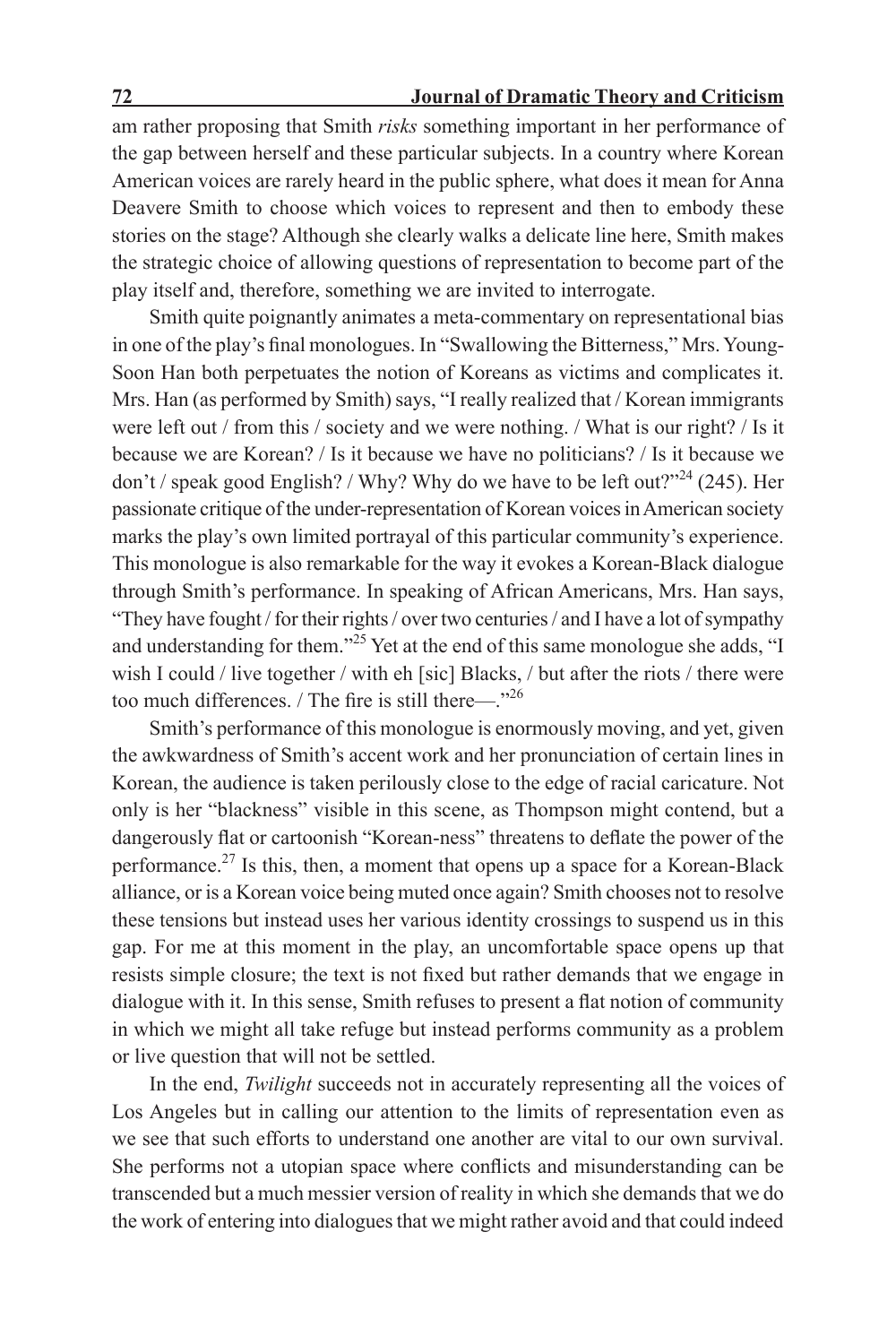fail.<sup>28</sup> The risks of Smith's performance method are clear, particularly in places where her monologues seem almost to speak *for* rather than to speak *through* the perspectives of her interviewees. Yet Smith makes clear that she has little interest in mono-racial performance; her theatre eschews what she calls the "safe houses of identity" and embraces instead "the crossroads of ambiguity."29 Certainly in *Twilight* that idea of ambiguity could not be more central to both its themes and formal strategies. The play's final monologue features the words of Twilight Bey, who refers to twilight as that "time between day and night / Limbo. / I call it limbo."<sup>30</sup> This idea underscores how much this play is about not identity or community but a state of inbetween-ness, the contingencies of interethnic understanding that inform life in Los Angeles and America. *Twilight: Los Angeles, 1992* is a mapping of Los Angeles's complicated cultural intersections, in which charged, asymmetrical, and open-ended dialogues are performed between Smith and her others and, in a larger sense, between the audience and Smith.

This concept of "inbetween-ness" could not be more applicable to the theatre of Chay Yew. When asked in an interview to reflect on the way he sees himself in the American landscape, Yew replied, "There's an inbetween-ness about me—coming from Asia, living in America, being in Los Angeles, going to New York all the time, working in one rehearsal room to another. And with this template, this is how I look at how I fit in."31 Yew's series of gerunds—"coming," "living," "being," "going," "working"—offers a particularly fluid way of conceptualizing identity and hints at the significance of transnationalism in the making of culture. In immigration studies, transnationalism signals a departure from traditional notions of one-way migration and the paradigm of "becoming American" through the process of assimilation. Transnationalism, whether broadly or narrowly defined, always suggests the *multiple* ways in which home-building can occur; a process that can blur past and present and span geographic space as well as the political boundaries of nations. Sociologist Yen Le Espiritu posits that transnationalism is a "disruptive strategy, enacted by immigrants to challenge binary modes of thinking about time and space and to resist their differential inclusion in the United States as subordinate residents and citizens."32 Chay Yew, with his embrace of inbetween-ness not only in his life but also in his theatrical art, makes just this sort of disruptive claim against traditional modes of defining Asian Americans. And in *A Beautiful Country*, Yew's 1998 collaboration with Cornerstone Theater Company in Los Angeles, Yew deploys the idea of inbetween-ness as the controlling metaphor of the play. Throughout its innovative staging of 150 years of Asian American history, *A Beautiful Country* animates the space between Asia and America, between past and present, between immigrant and native, and between memory and invention. Even the protagonist, an Asian immigrant seeking entry to the United States, is a figure caught in the middle—an image that Yew underscores by opening and closing the play with scenes of the protagonist being interrogated at the threshold of America.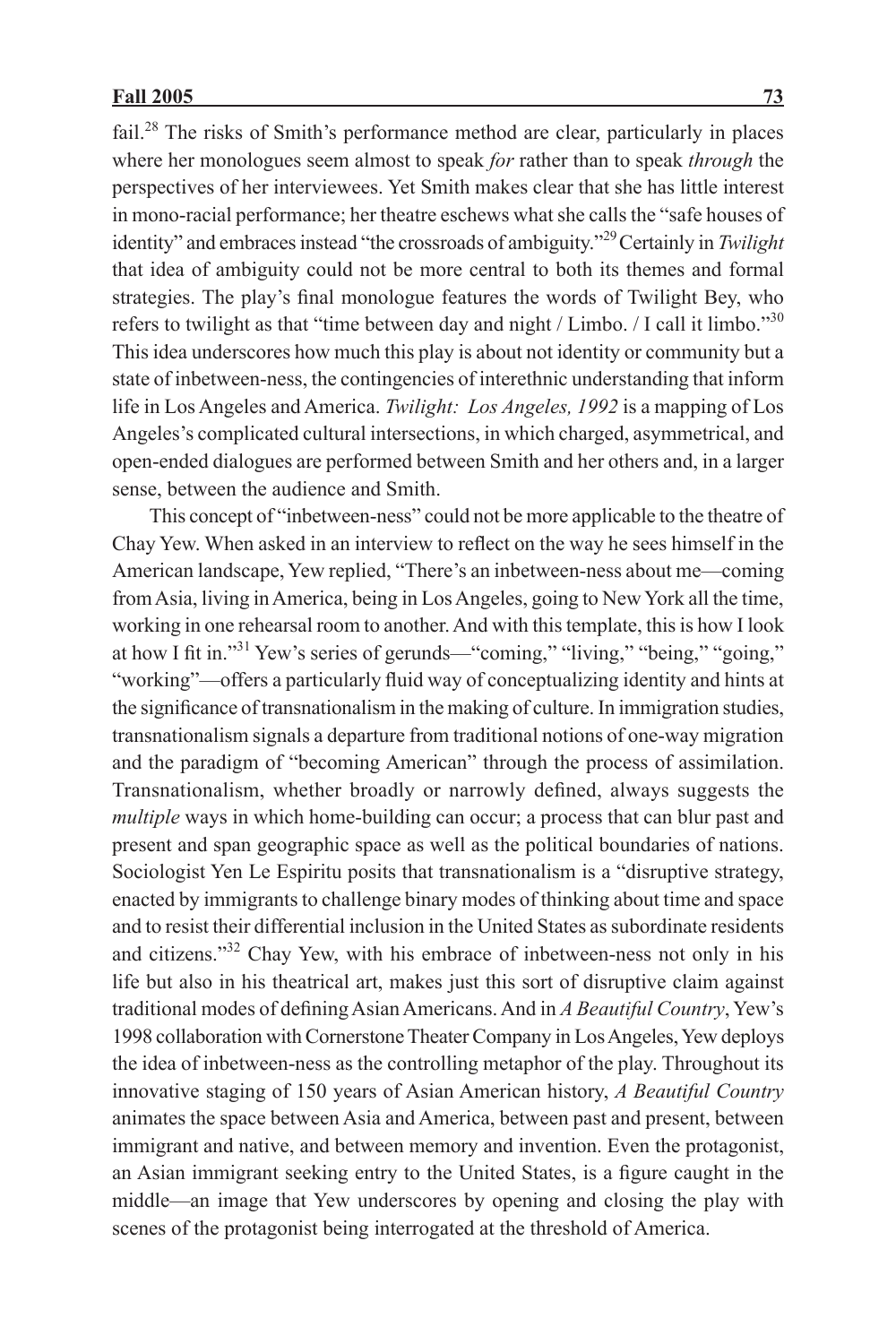*A Beautiful Country*, because of its focus on Asian American-ness, may appear to stake a claim to identity more than it evokes a "post-identity" stance. Indeed, this play seems to mark itself as "Asian American" much more overtly than some of Yew's other works, such as *Porcelain* and *A Language of Their Own*, which primarily highlight issues of sexuality.<sup>33</sup> By positioning the protagonist Visa, an Asian man in drag, at the center of Asian American history, *A Beautiful Country* explicitly traverses multiple sites of identity. In so doing, Yew in effect performs the current trajectory of scholarship in Asian American Studies, which locates the construction of Asian American-ness along diverse axes of social and historical experience.<sup>34</sup> Whereas Smith explodes the coherence of American identity through her cross-racial, inter-communal performances, Yew explodes the coherence of American identity by highlighting the contradictions and heterogeneity "within" the sphere of Asian America. Writing approximately twenty-five years after the pioneering plays of Frank Chin, Yew expresses less interest in claiming America or raging against stereotypes than in trying to re-imagine the multiple formations of Asian American identity as forged in the process of making history.35

Like Smith's *Twilight*, Yew's *A Beautiful Country* rejects the familiar terrain of ethnicity as personal experience and instead draws attention to the public, communal, and historical dimensions of Asian American subjectivity. The original production of this play featured a multi-racial cast of professional actors alongside residents of Los Angeles's Chinatown, thereby crossing community lines in the very making of the play. Yew also constructs the larger communities of Asian America and America through his re-visionary use of "newspapers, journals, literature, historical documents, and interviews" as sources for the play.<sup>36</sup> His collaboration with Crossroads Theater Company represents yet another dimension of performing community. Crossroads is a multiethnic ensemble company that sees its mission as bringing theatre directly to diverse communities across America and in their home city of Los Angeles. Their "urban residency" work ranges across the diverse sites that constitute Los Angeles: from shopping malls to the Los Angeles Police Department, from Watts to Beverly Hills, from African American churches to communities of Catholic immigrants.37 *A Beautiful Country*, then, functions as a collaborative, cross-cultural, and cross-racial performance that refuses to be narrowly defined. Although obviously resonant in particular ways with the locale of Los Angeles, this play engages questions of community across a range of sites—Los Angeles, Asian America, and America—that are not so much literal locations as they are powerful structures in which to imagine one's sense of self and world.

In this play, which rejects the form of realist drama, a multimedia collage of dance, music, language, and video disrupts the master narratives of American immigration and Asian American cultural politics. In *A Beautiful Country*, Asian immigrants do not embark on a one-way journey towards becoming American, nor do they engage in a struggle for equality within the so-called "dominant culture."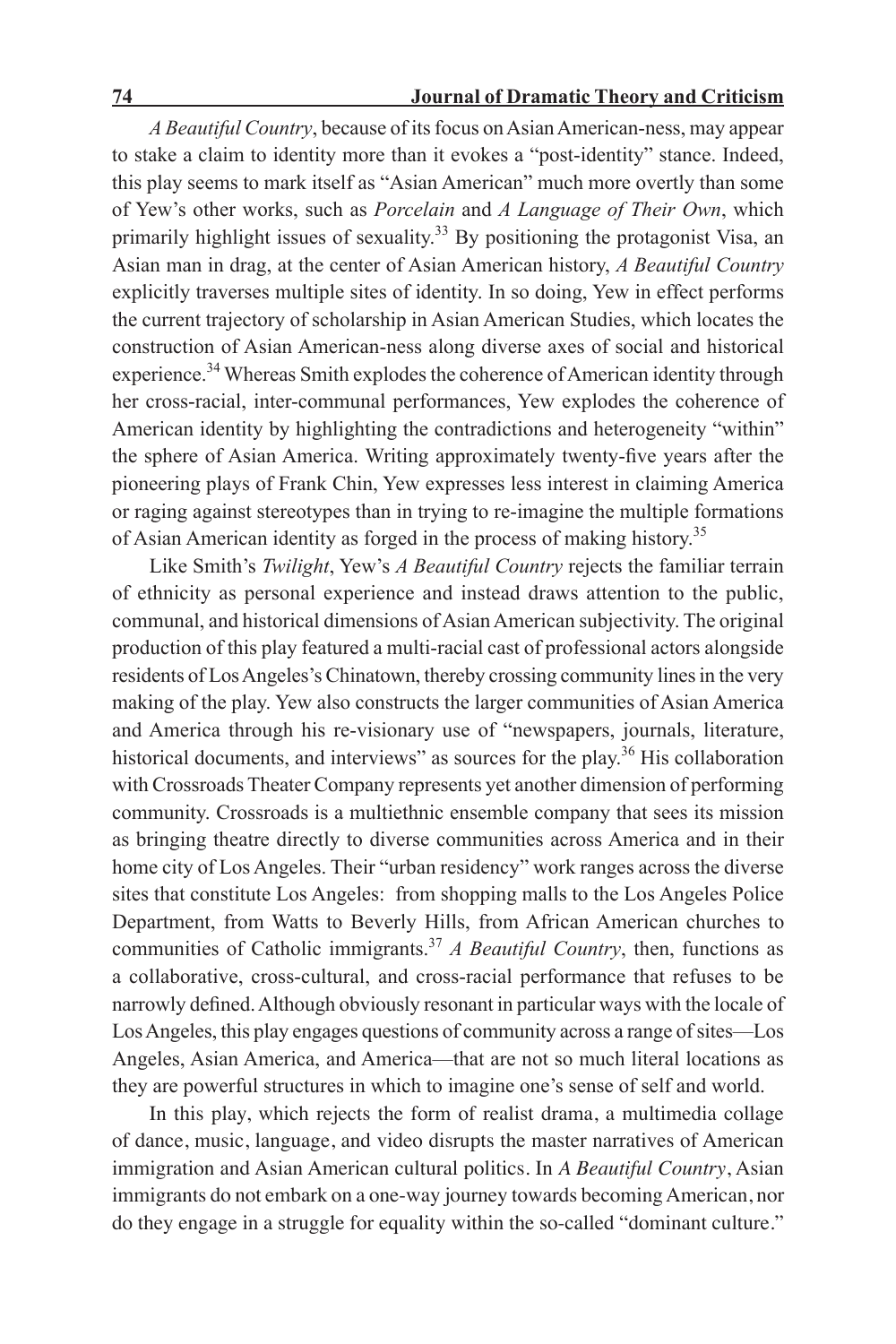Instead, Yew deploys a fascinating device of doubling that performs the play's dialogue with history and identity politics. Sometimes the doubling is structural, as in the case of the dialogues between Visa and the Immigration Officer that open and close the play. At other times, the doubling is more metaphorical, as in the case of the re-telling of the Negro Alley massacre in Los Angeles, 1871, another predecessor to Los Angeles's racial violence in 1992. Yew stages the Negro Alley massacre through the projection of slide titles on the video monitor, while an actor, "in silence and through movement . . . physically enacts the massacre from all different points of view."38 In this scene, history becomes a dialogue rather than a fixed text, and we understand the events of 1871 through two perspectives, two tellings of the same story. In a much lighter moment of dialogic history, the infamous *Time* magazine article of 1941, entitled "How to Tell Your Friends From the Japs," is presented as a fashion show in which "a very camp Truman Capote-esque MC takes to the mike."39 Like Smith, Yew presents a de-centered performance of America that refuses to speak from a single perspective or position.

In an important essay on *A Beautiful Country*, David Román discusses how the "vernacular imagination of the queer immigrant subject" works to explore "histories and memories that exist as alternatives to those that circulate as the 'popular imagination,' or more firmly as 'official history.'"40 Román is particularly interested in queer performances that may exist beyond the scope of official public knowledge or visibility, but his remarks resonate with my reading of the subversive potential of Smith's play as well. It is striking to note the degree to which in Yew's play, as in *Twilight*, "documentary" sources work not to underscore or provide evidence for some kind of fixed, ascertainable truth about America. On the contrary, both of these plays operate in *dialogue* with true statements, real stories, actual events, and so forth. The end result is not to support truth but to radically de-stabilize it; in other words, these plays are more interested in performing open-ended dialogues than in prescribing closed answers or moral lessons. The "official version" of Asian American identity is notable for its contradictory claims—claims that see Asians either as model minorities or as unassimilable aliens. Thus Yew is in the important and challenging position of trying to create a conversation across this gap.

Yew's dialogic approach to Asian American history is extraordinarily rich and imaginative. The device of doubling allows Yew to connect different characters and events throughout time and also to open up a play of difference and heterogeneity within the Asian American community. The play contains a number of two-person scenes that use dialogue not to affirm communication but to fracture the "coherence" of identity and history. In one scene, Visa's migration to America is counterpointed with the journey of "Chinaman," a nineteenth-century immigrant; the two characters relate their parallel stories from opposite sides of the stage. Another dialogue, set in the 1940s, features characters named Yoshi and Ralph Lazo; they speak naturalistically but face the audience as they mime the actions of baseball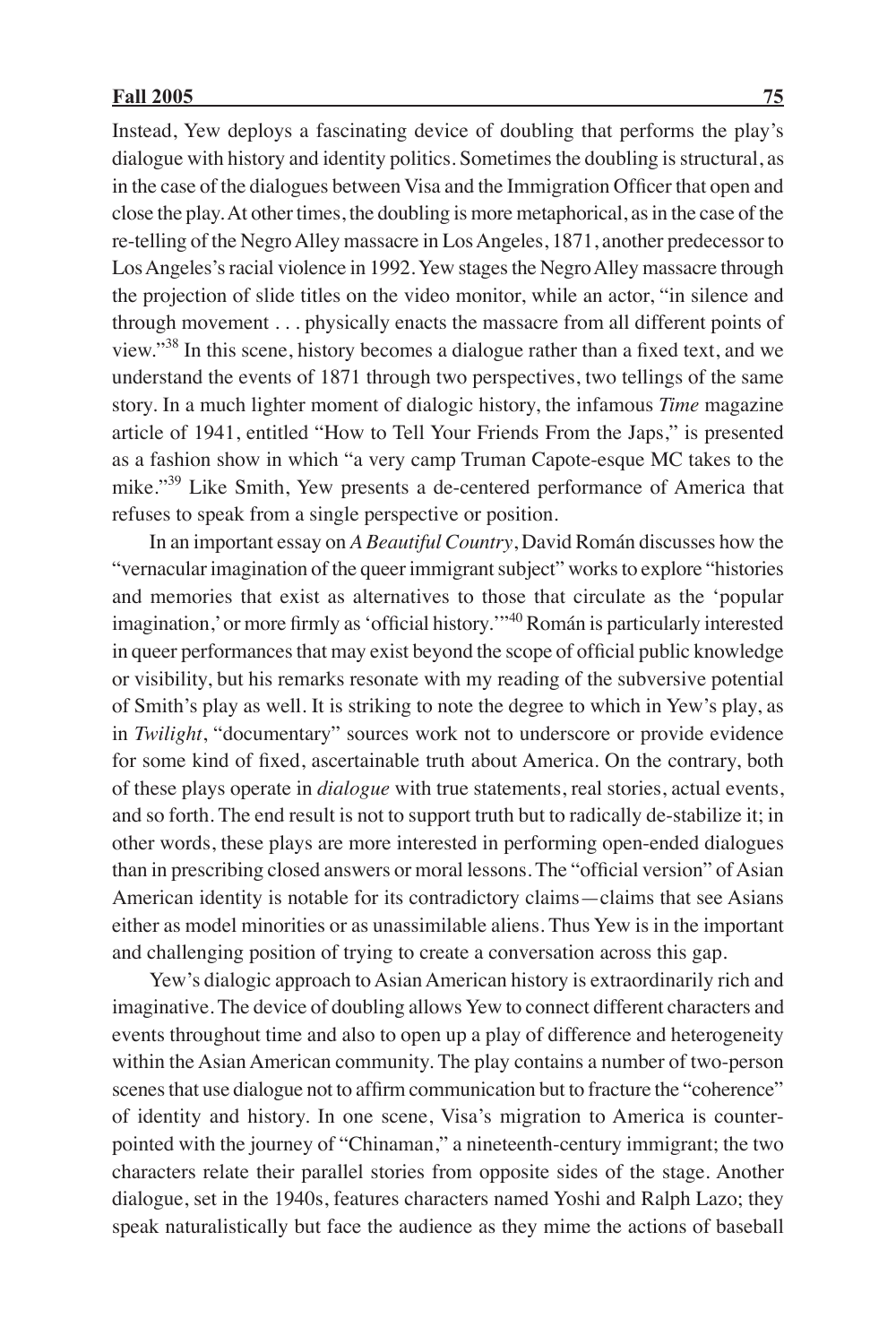and discuss Ralph's decision as a Mexican American to enter an internment camp. The doubling device is used to particularly good effect about halfway through the play, in a scene framed by two slides: "SLIDE: A Story of Two Mothers. / SLIDE: On Two Sides of the Ocean."41 In this scene, Visa and his mother talk on one side of the stage as they practice words from a Chinese-English phrasebook, while on the other side Ah Ma and Mary have a conversation before Mary's night on the town. Yew performs the ironies of Visa and his mother in Asia speaking entirely in English and referencing McDonald's and Tina Turner; while on the American side of the ocean, Ah Ma switches frequently into Cantonese. As Visa and her mother read from the phrasebook, their simple dialogue of "yes no yes no" becomes almost a poem that both rehearses and dissolves the binary confines of identity—whether Asian or American, straight or queer, insider or outsider. $42$ 

The central character, Miss Visa Denied, is probably Yew's most powerful device for opening up dialogue across binary difference. To begin, Visa is neither the stereotypic model minority nor the equally stereotypic Asian villain. Furthermore, as a cross-dressed subject, Visa displays a performative identity that unsettles the very idea of truth vs. fiction. Perhaps the use of multiple performers to play Visa's role most clearly underscores what Román refers to as Visa's "fragmented subjectivity." Román explains that Visa's identity represents more than a simple duality; he notes that the play presents "a male actor who embodies Visa on stage but does not speak, another male actor who speaks Visa's inner thoughts but only from an off-stage microphone, and a female actor who is meant to represent Visa's 'soul' and performs only through dance."43 Yew, in short, approaches Visa's subjectivity dialogically, and we get no sense of the "real" Visa for almost the entire course of the play. Just as in the two-person scenes, the dialogues "within" Visa sharply rupture the conventions of normative discourse. For instance, Visa remains mute during the opening interrogation scene with the Immigration Officer and the stage directions indicate that Visa's back is to the audience. In Visa's next appearance, during the dialogue with the "Chinaman," Visa lip synchs while a company member speaks Visa's dialogue from an off-stage mike. In a much later scene, Visa delivers an interior monologue softly, in Malay, while a company member recites the monologue in English. In all of these scenes, Visa's identity alternately advances into and recedes from view, as the play stages dialogues both within Visa's character and between Visa's life and the larger scripts of American and Asian American history.

When Visa finally removes her make-up and clothes at the very end of the play and speaks directly to the audience in English, a space opens up for interrogating the "truth" about America, about immigration, about Asian American identity. In a complete refusal of an either/or, yes/no, stay/go set of possibilities, Visa states: "My / name / is / Wong Kong Shin / I / come / from / Penang / West Malaysia / No / I / come /from / Los Angeles / California / United States of America."44 I read this line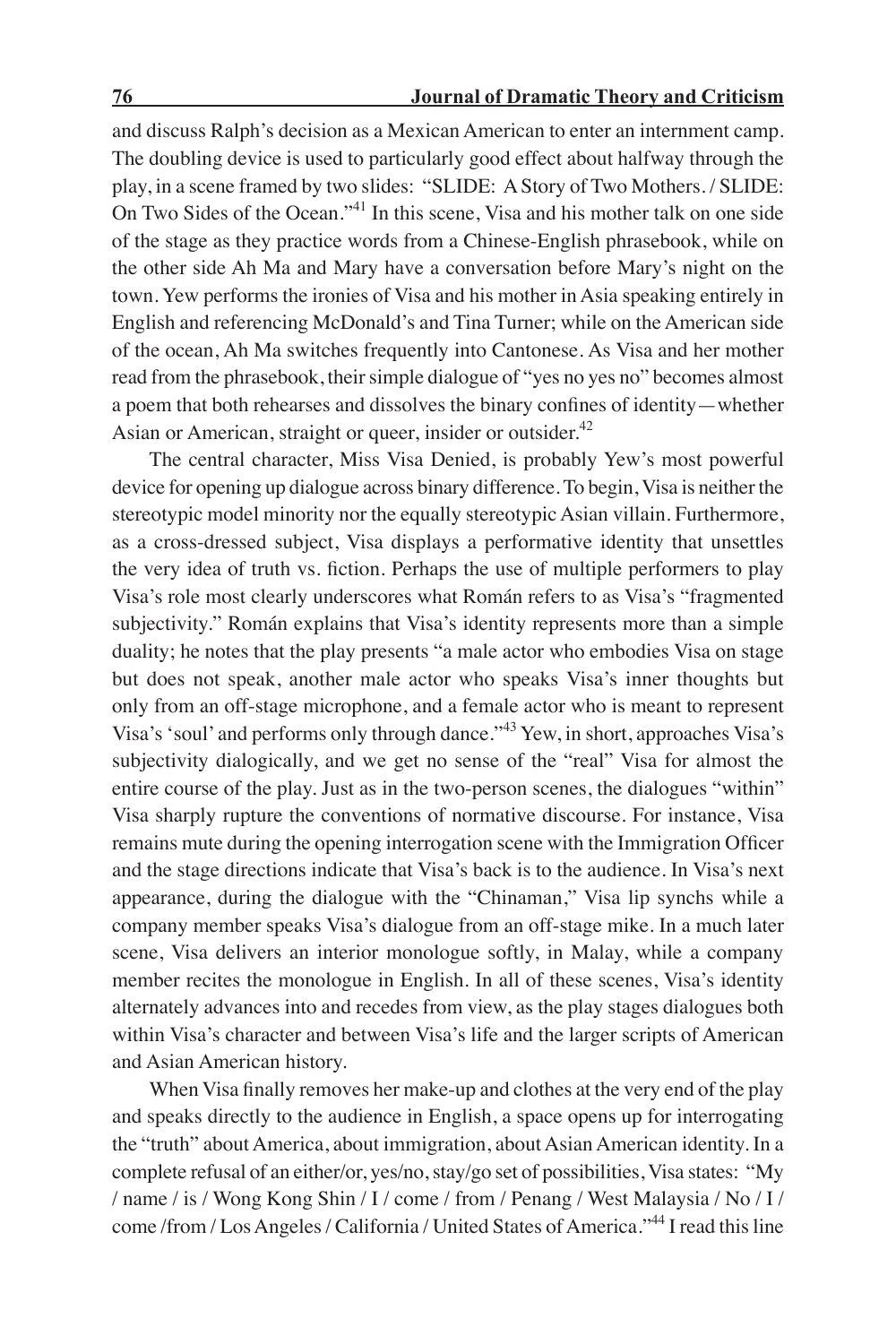not as an indicator of Visa changing her mind or preferring her American identity, but rather as a revelation of the false choice presented by the immigration interrogation process. Where is Visa from? From multiple places, multiple continents, multiple perspectives, from two directions at once. Visa, then, is the transnational subject who complicates easy assumptions about assimilation or about being "forever foreign."45 Through a series of national and transnational dialogues, Yew comments not only on Visa's indeterminate identity, but also on the contradictions of an American society that has always regulated its borders with profound ambivalence. The final lines of *A Beautiful Country* are, perhaps fittingly, as hopeful as they are bleak: "You cannot stay / for more than three months. / Welcome to America / Next."46 These lines, almost a verbatim repetition of the immigration officer's command to Visa in the opening scene, carry the weight of a rehearsed script that now feels open to revision. With the small but critical addition of "Welcome to America"—a phrase that feels generically scripted despite its clearly positive overtones—Yew asks the spectator to feel suspended in the tension between entering and exiting, between staying and going. He does not resolve this tension, but rather elicits a dialogue that dramatizes the open-ended process of becoming American.

This note of quasi-optimism is not unique to Yew's play, for Smith's play closes with a similar gesture, that of Twilight Bey saying "I can't forever dwell in the darkness, / I can't forever dwell in the idea, / of just identifying with people like me."<sup>47</sup> The hopeful tone of these words provides some relief at the end of a difficult and painful play. Nonetheless, both Smith and Yew refuse to endorse clichés about the democratic ideals of America or to gesture in reductive ways towards an interracial utopia. Rather, their plays perform the *possibility* (and hence the potential failure) of community through their deft staging of dialogic tensions. The revisionist performance of dialogue in *A Beautiful Country* and *Twilight: Los Angeles, 1992* has been my primary subject in this essay. On another level, however, I have attempted to stage a dialogue *between* these two works. My hope is that in negotiating the relationship between these plays, which take as their subject the idea of community itself, I might suggest some of the potential of a post-identity theatre. To cross-read *Twilight: Los Angeles, 1992* and *A Beautiful Country* is in part to see that Smith's play can be read as an "immigrant" text while Yew's play can be read as a "native" one. Whereas *Twilight* explores the inbetween-ness of American identity, *A Beautiful Country* intervenes explicitly into the master narrative of "becoming American." The rich interplay between these works thus models the potential of dialogue to create new pathways of inquiry that refuse easy closure.

Any critical examination of dialogue must come to terms both with its transformative potential and its necessary limitations as an always-unfinished process. In the case of the post-identity theatre that I have examined here, we cannot assume that dialogic performance necessarily improves race relations in any material way. How, after all, could we know if *Twilight* actually succeeded in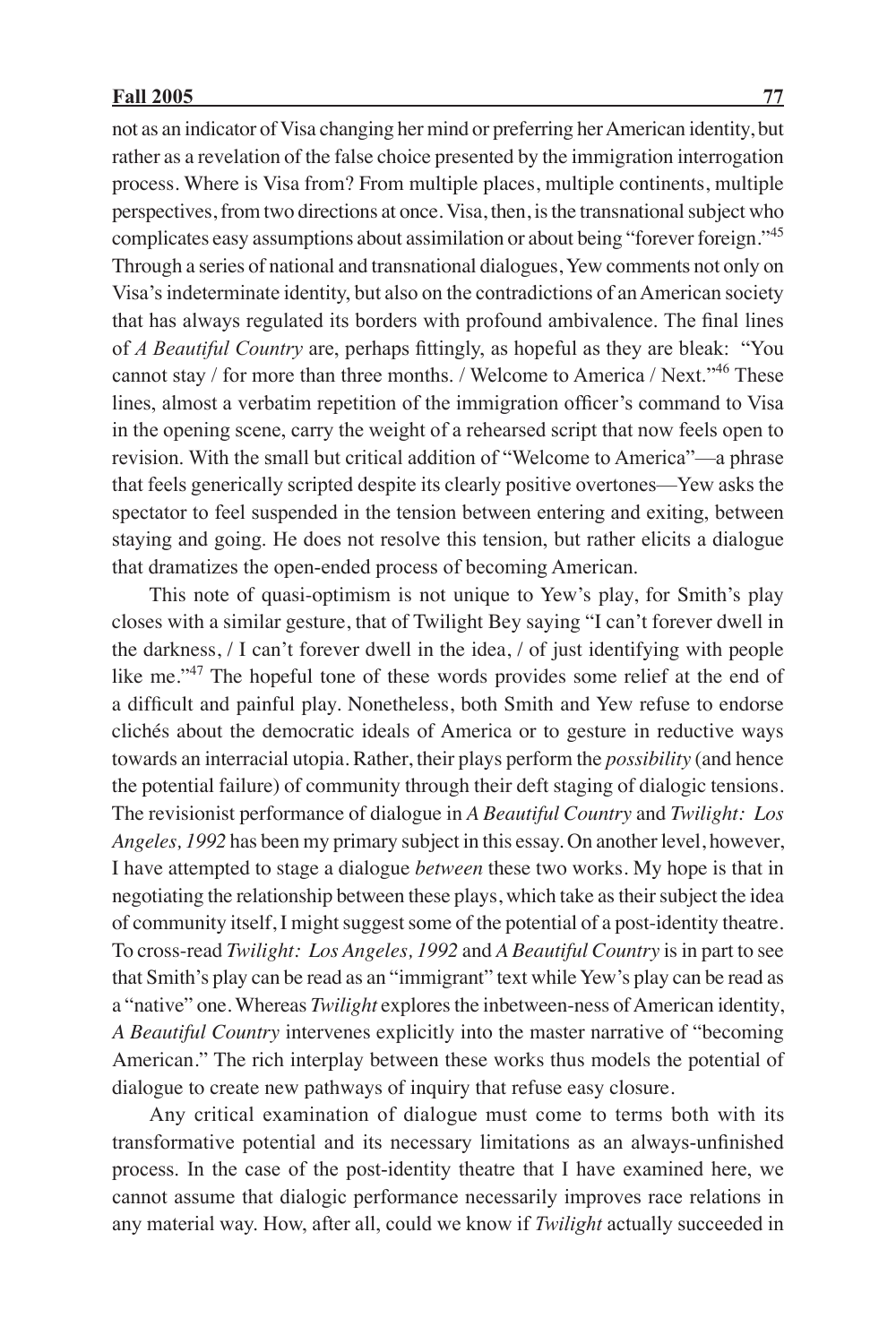bridging cultural differences for the people of Los Angeles or America at large? And how could we know if *A Beautiful Country* helped to close the gap between Asian America and America or create a dialogic understanding of immigrant experience for its audiences? As Wood reminds us:

> . . . dialogue does not necessarily idealize or seek common ground. The search for (and belief in) common ground may thwart, rather than facilitate, genuine dialogue, because almost inevitably the dominant culture defines what ground is common or legitimate. Rather than the reproductive goal of finding "common ground" or "resolving differences," dialogue allows differences to exist without trying to resolve, overcome, synthesize, or otherwise tame them  $48$

In *A Beautiful Country* and *Twilight*, Yew and Smith refuse to assume a common ground but instead invite the spectator to enter into ongoing, enormously challenging investigations of culture, community, and identity. So often in contemporary discourse about diversity, "identity," "dialogue," and "community" function as tainted words, co-opted in the service of a facile and apolitical multiculturalism. A genuinely critical and open-ended dialogue about race is thus all too rare, given the countless ways in which dialogue can go wrong. In his reflections on the lack of constructive dialogue across the United States/Mexico border, performance artist Guillermo Gómez-Peña puts forth the following definition/caveat: "Dialogue is the opposite of national security, neighborhood watch, racial paranoia, aesthetic protectionism, sentimental nationalism, ethnocentrism, and monolinguality."<sup>49</sup> Smith and Yew seem to understand this well, and in the context of post-identity theatre in America, they challenge us to engage diversity through critical and potentially transformative dialogues that both perform and undermine the positions from which we speak.

# **Notes**

 1. Sue-Ellen Case, "Comment," *Theatre of Color*, ed. Sue-Ellen Case, *Theatre Journal* 38 (1986): 388.

2. 388.

3. The special issue of *Theatre Journal* appeared just as important scholarship across the academy began to re-think the category of "race" as a historically and socially constructed process rather than a biological reality or simple indicator of skin color. See, for example, Howard Omi and Michael Winant, *Racial Formation in the United States* (New York: Routledge, 1986) and Kwame Anthony Appiah, "Race," *Critical Terms for Literary Study*, eds. Frank Lentricchia and Thomas McLaughlin (Chicago: U of Chicago P, 1990) 274-87.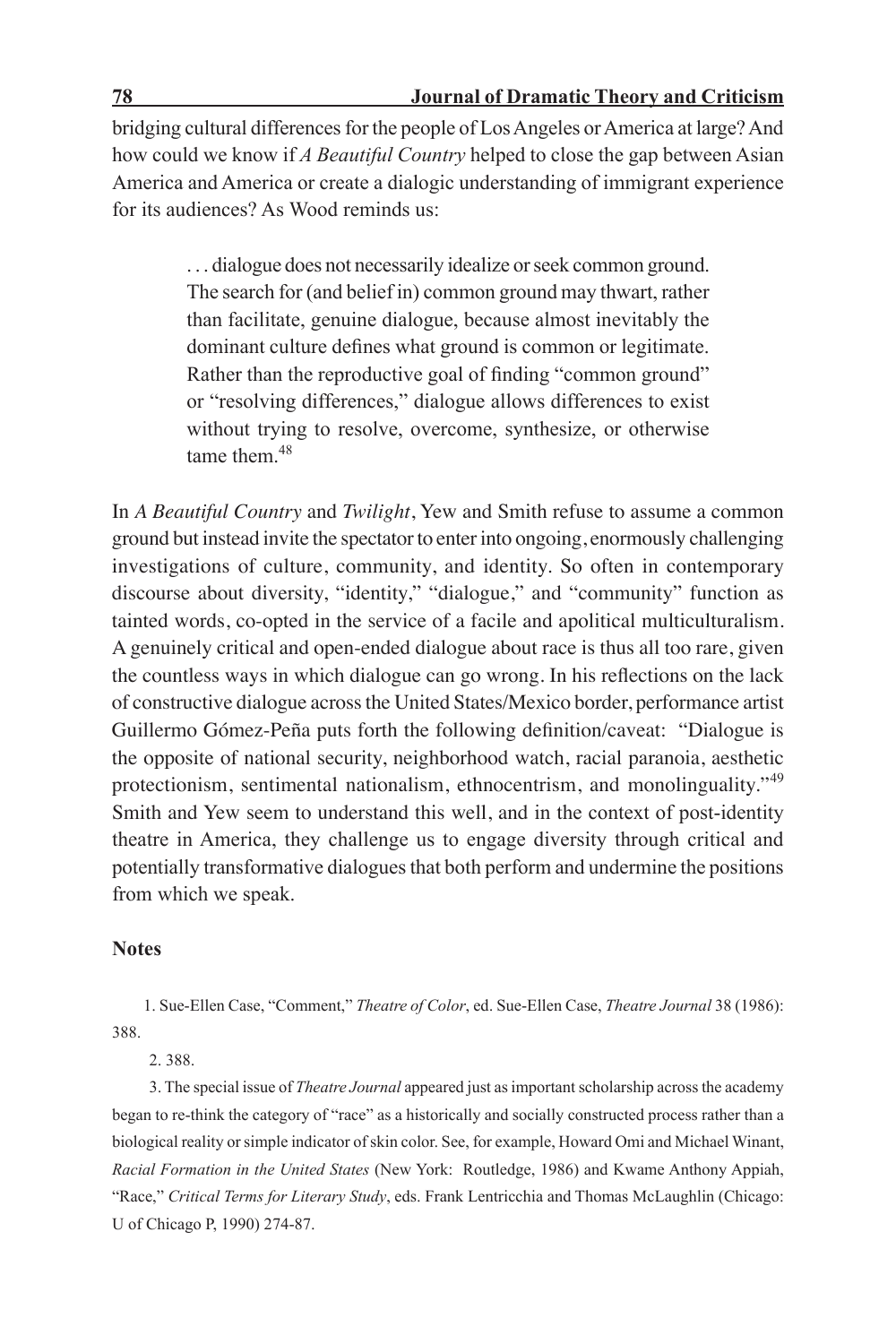4. Here, I in no way mean to imply that the strategies of identity-based theatre are homogenous; I acknowledge that Shange's focus on a women's community differs in important ways from Valdez's focus on a central protagonist in *Zoot Suit*. Nonetheless, both plays stage the act of self-representation in defiance of dominant cultural stereotypes.

5. The tremendous commercial success of Shange's *for colored girls* offers one example of how self-representation may lead to the creation of new stereotypes. After being celebrated for offering a window into the actual experiences of black women (and women of color, in its earliest productions in California), this play eventually came to serve as a stereotypical touchstone for black female experience. George C. Wolfe parodies parts of *for colored girls* in his play, *The Colored Museum* (New York: Grove Weidenfeld, 1985), a satirical exploration of contemporary black identity.

6. I use the term "post-identity theatre" broadly to signal a range of different performance strategies available to contemporary playwrights of color. More specific theories concerning alternatives to traditional identity politics can be found in José Muñoz's pathbreaking work on "disidentification," Karen Shimakawa's analysis of "mimetic abjection," and Ryan M. Claycomb's recent discussion of "staged oral history." See José Muñoz, *Disidentifications: Queers of Color and the Performance of Politics* (Minneapolis: U of Minnesota P, 1999), Karen Shimakawa, *National Abjection: The Asian American Body Onstage* (Durham, NC: Duke UP, 2002), and Ryan M. Claycomb, "(Ch)oral History: Documentary Theatre, the Communal Subject and Progressive Politics," *Journal of Dramatic Theory and Criticism* 17.2 (2003): 95-121.

7. Julia T. Wood, foreword*, Dialogue: Theorizing Difference in Communication Studies*, eds. Rob Anderson, Leslie A. Baxter, and Kenneth N. Cissna (Thousand Oaks, Calif.: Sage Publications, 2004) xvii.

8. Smith's physical appearance may play to her advantage in this respect. Smith has spoken of her racially ambiguous appearance and how it cost her certain roles early in her acting career because she was told by an agent and a casting director that she did not look "black" enough. This anecdote reflects the tendency to equate race with skin color in everyday life, notwithstanding the idea that race is a social construction. See Ruthe Stein, "Split Personalities: Anna Deavere Smith's Amazing One-Woman Show," *San Francisco Chronicle* 2 Jan. 1994: 19.

9. Recent events in Los Angeles, however, make clear that we cannot take for granted the ongoing support of ethnic theatre on a regional or national level. In May 2005, the Center Theatre Group in Los Angeles (which manages the Mark Taper Forum) suddenly abolished the Latino Theatre Initiative and the Asian Theatre Workshop, along with two other play development labs. The Center Theatre Group's newly appointed Artistic Director, Michael Ritchie, said that the labs were taking too long to develop their products, but one journalist speculates that the "conflict is really between opposing philosophies of what and whom theater is for." See Steven Leigh Morris, "Confrontations in a Con-Art World," *LA Weekly* 3-9 June 2005 <http://laweekly.com/ink/05/28/theater-morris.php>.

10. Anna Deavere Smith, *Fires in the Mirror* (New York: Anchor, 1993) xxxviii.

11 Sonja Kuftinec, *Staging America: Cornerstone and Community-Based Theater* (Carbondale: Southern Illinois UP, 2003) 9.

12. Henry Yu, "Los Angeles and American Studies in a Pacific World of Migrations," *Los Angeles and the Future of Urban Cultures*, eds. Raúl Homero Villa and George J. Sánchez, *American Quarterly*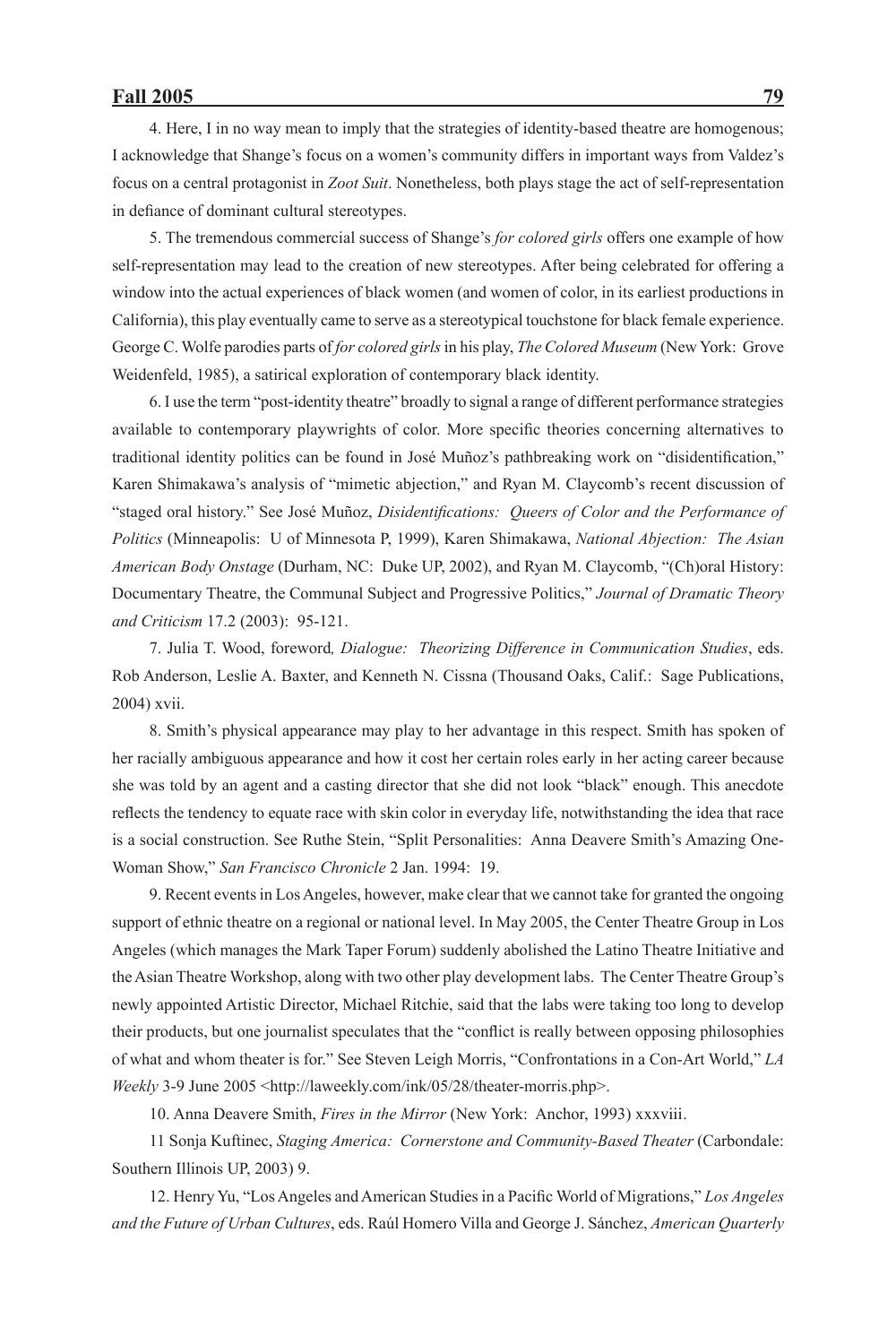56 (2004): 531.

13. Dorinne Kondo, "(Re)Visions of Race: Contemporary Race Theory and the Cultural Politics of Racial Crossover in Documentary Theatre," *Theatre Journal* 52 (2000): 83.

14. Anna Deavere Smith, *Twilight: Los Angeles, 1992* (New York: Anchor, 1994) xxii.

15. I borrow the term "civic dialogue" with respect to Smith's work from Mary S. Strine, who defines civic dialogue as "public discussion among persons who are fundamentally different about issues of common concern." Mary S. Strine, "When is Communication Intercultural? Bakhtin, Staged Performance, and Civic Dialogue*," Dialogue: Theorizing Difference in Communication Studies*, eds. Anderson, Baxter, and Cissna 242.

16. 241.

17. 241.

18. Jill Dolan uses Michael Peterson's term "monopolylogue" to describe the genre of Smith's work–the theatre of one person performing multiple roles. There seems, however, something distinctive in Smith's reliance on interviews and her use of the interviewees' exact language; I would maintain that the interviews in *Twilight* hover vexingly between monologue and dialogue. See Jill Dolan, "'Finding Our Feet in the Shoes of (One An) Other': Multiple Character Solo Performers and Utopian Performatives," *Modern Drama* 45 (2002): 498, and Michael Peterson, *Straight White Male: Performance Art Monologues* (Jackson: U of Mississippi P, 1997).

19. Smith, *Twilight* 6.

20. 28.

21. Smith, *Fires in the Mirror* xxxviii.

22. One of the most profound challenges in analyzing Smith's work is that it calls, in particularly strong ways, upon a critic's affective experience. To see Smith inhabit the persona of someone from your own ethnic community is quite different from seeing her perform the identities of "others." Jill Dolan, in her essay on the "utopian performative," refers to affect as "the most ineffable, most difficult aspect of performance to capture, to manipulate and to 'prove': how it makes people *feel*." See Dolan 497.

23. Debby Thompson, "'Is Race a Trope?': Anna Deavere Smith and the Question of Racial Performativity," *African American Review* 37 (2003): 135.

24. Smith, *Twilight* 245.

25. 248.

26. 249.

27. I experienced a flood of very mixed emotions both when viewing this scene on video and when seeing Smith perform this monologue live during an address at the University of Minnesota. The film adaptation of the play is *Twilight: Los Angeles*, dir. Mark Levin, perf. Anna Deavere Smith, PBS, 2000. The lecture/performance I attended was Anna Deavere Smith, "Snapshots: Glimpses of America in Change," The Esther Freier Endowed Lecture in Literature, The University of Minnesota, Minneapolis, 15 Apr. 2005.

28. See both Dolan and Kondo for different versions of how Smith's performances might have utopian possibilities.

29. Smith, "Snapshots: Glimpses of America in Change."

30. Smith, *Twilight* 254.